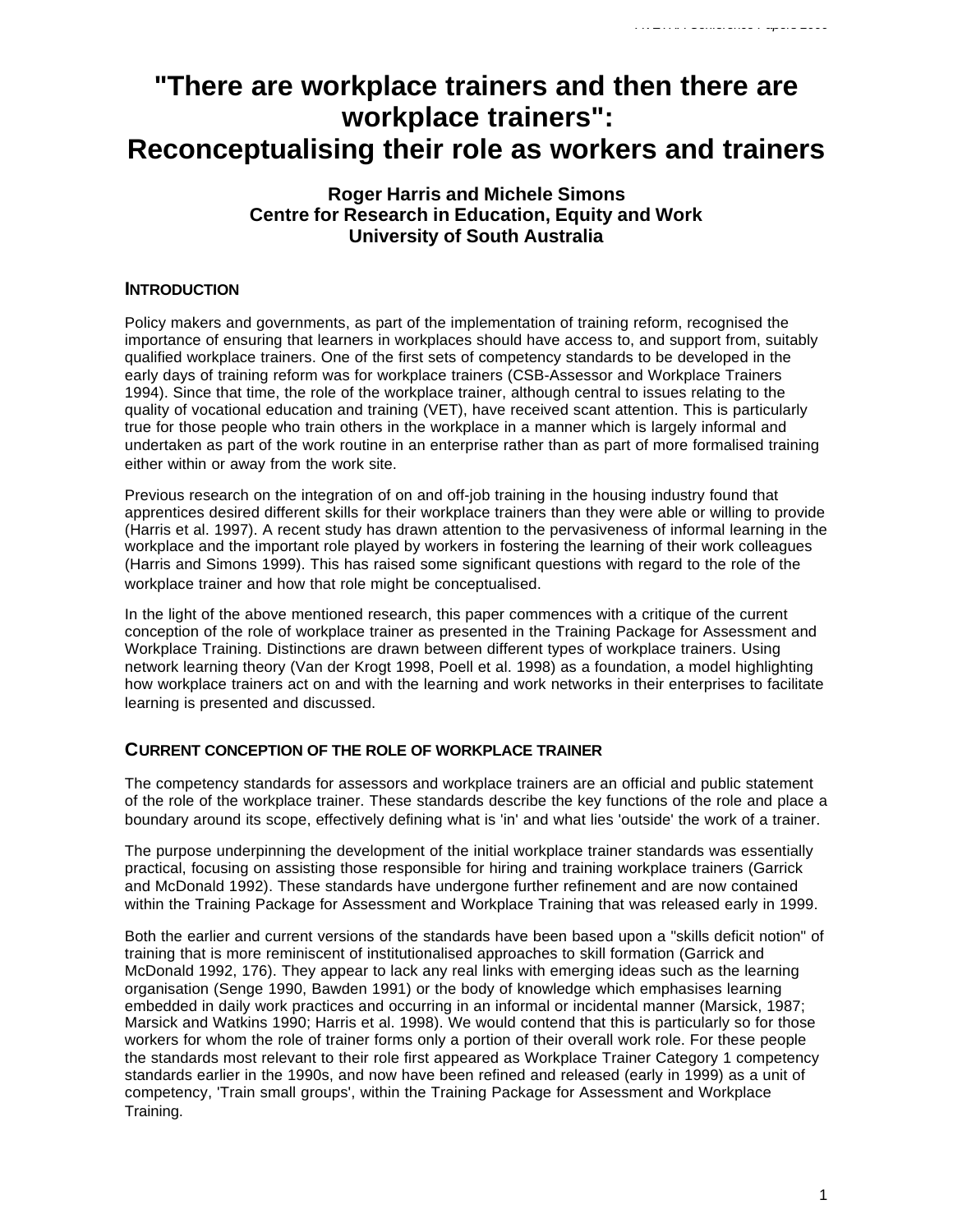This unit conceptualises the workplace trainer's role as one where the trainer is 'in control' of training ('specific training needs are identified', 'training objectives are matched to identified competency development needs', 'practice opportunities are provided', 'readiness for assessment is monitored'). This is further underscored by the almost overwhelming emphasis on training rather than learning. That is, the unit assumes that the learning that results from training is predictable, explicit and has outcomes that can be determined in advance. Formalised on-site training is valued almost to the exclusion of informal and incidental learning processes. There is also an implicit assumption relating to power relations embedded in these standards - that the trainer knows best, has the legitimate authority and is the one with the 'right' knowledge and skill. A structure is imposed on the learning and the focus is clearly on individual workers/learners in isolation from their work environment and their work colleagues. The unit, "Train small groups", is also remarkable in that it bears distinct similarities with another unit within the Training Package that focuses on the competencies required to deliver training sessions as part of a training program. It therefore raises questions about the specific competencies that a workplace trainer, whose training role sits alongside his/her role as a worker, may need to develop.

It is acknowledged that the range of variables may allow space and the room to manoeuvre for some of the trainer actions identified in this research. However, interpretation is left to the individual trainer. The key point is that the raison d'etre for identifying and describing competency standards is to define what it is that workers (in this case, trainers) actually do in the workplace and to minimise the need for individual interpretation. Thus a set of competency standards that does not do this is no better than definitions of the role of workplace trainers that existed prior to the introduction of national competency standards. In a real sense, these competency standards seem to be a-contextual, framed in vacuo and devoid of the workplace. There is a need to put 'work' back into notions of the 'workplace trainer'. They may well be trainer competency standards, but they fall short of being 'workplace' trainer competency standards.

#### **AN ALTERNATIVE PERSPECTIVE ON THE ROLE OF WORKPLACE TRAINER**

Research recently completed as part of an NREC-funded project to examine the role of the workplace trainer provides evidence from which an alternative view of the role of workplace trainer may be constructed (Harris et al. 2000). This research involved observations and interviews in 18 enterprises where workplace trainers were facilitating learning with one or two employees/learners. The enterprises were in three industries: information technology, real estate, and building and construction, and spread across three Australian states: New South Wales, Victoria and South Australia. From this process, a number of key functions and "trainer actions" were identified. A telephone interview survey of workplace trainers in 350 enterprises across the same three states was then conducted so as to complement information from the first stage, particularly focusing on the trainer actions (full details of the research process and outcomes have been reported elsewhere - see Harris and Simons 1999).

From this research, it is possible to identify a number of functions that are central to the role of the workplace trainer. Within structured learning systems in enterprises, workplace trainers prepare for, deliver and review training using a range of competencies that are set out in the current workplace assessor and trainer competency standards. It is also clear that these standards only describe part of their role, particularly for those workplace trainers where training is only one small part of their overall work. Five other key functions of the workplace trainer role were identified in this research.

#### **1. Fostering an environment conducive to learning**

Trainers are very aware that the workplace environment plays a significant role in supporting learning and the importance of actively cultivating relationships with and between workers as a key component of their work. These relationships are evident in the communication systems that trainers build and maintain. Communication is the main vehicle for training and the primary mechanism through which an environment that supported and encouraged learning is maintained This form of communication is not often laced with 'training talk' (that is, talk about objectives, assessment, demonstrations and other concepts associated with more formal approaches to training).

Trainers also spend large amounts of time talking to workers. Discussions can take place at almost any time during the working day and in a variety of environments, such as the car on the way to and from various work sites at lunch time. These discussions form the basis of decisions about the type of work that the worker might undertake. They provide opportunities for trainers to understand the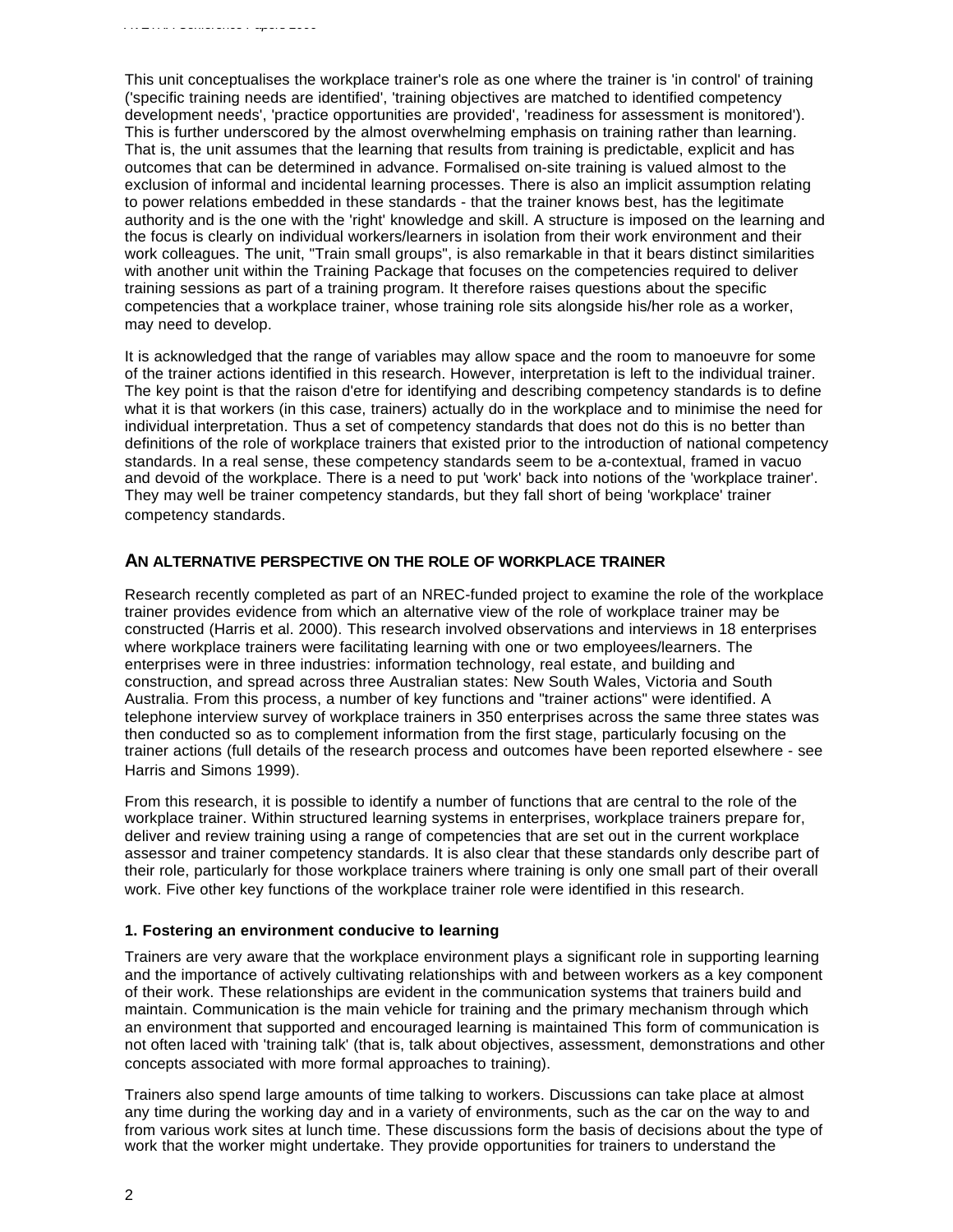experience of work from the worker's perspective. Trainers use discussions to share how tasks might be done or what they would like workers to do. They open up opportunities for trainers and workers to explore alternative ways of tackling parts of a job or for the trainer to assist the worker in making connections between events and tasks in order to assist in transferring learning to new or novel situations.

#### **2. Working and learning with co-workers**

Many workplace trainers are not in positions where training forms the major part of their work. In most instances, the trainers work alongside the workers they are training. Alternatively, they work in jobs that have a supervisory component. The 'work worlds' of the trainer and the workers they are training are enmeshed and interact with each other and shape the teaching process trainers use. The ability of the trainers to interact with workers within this learning-work system is a critical component of their role.

Trainers share experiences such as attending events together, telling 'war stories' and working alongside workers. They network and build relationships with other workers and people external to the business or the section of the enterprise with which they are most immediately involved. These networks and contacts often provide help with issues or problems, or provide input about changes that could be made to work practices or other issues within the enterprise. These other workers or external people provide learning opportunities for all the workers connected with the business.

#### **3. Structuring and shaping the work processes to accommodate learning**

The work of many workplace trainers is enmeshed with their primary work roles within the enterprise. The *nature* and *structure* of the work within the enterprise is therefore a critical factor shaping the learning that takes place. The workflow, patterns and structure are the developmental pathway (that is, the curriculum) which the trainer uses. Trainers manipulate the flow, structure and content of work in order to assist those less experienced workers to learn as they work. They do this by:

- altering the pattern and pace of work to make space for learning
- making judgements about the balance between the work and learning needs
- monitoring the work flow and quality of work as learning and tasks proceed
- sequencing the order of work tasks to match the needs abilities of the workers
- reconciling the experience from on- and off-job learning environments

These activities assist the trainer to draw the learners they are working with into the patterns of work. They also help trainers to connect tasks in a manner that facilitates "getting the task done" alongside the task of helping others to "learn their job".

#### **4. Promoting independence and self-direction in workers**

As stated previously, many of the workplace trainers in this study had a number of responsibilities within their enterprises, apart from their training roles. It is therefore important that they encourage and foster independence and self-direction in the workers. Negotiating tasks, workloads and learning goals, as a prelude to organising work patterns and structures, is an important task for the trainers. In this way they can allow workers to proceed with the work and free up the trainer to attend to other issues.

#### **5. Linking external learning experiences with work and learning in the workplace**

Workplace trainers who work with external providers of training programs, particularly those that involve contracts of training, report that their role also involves liaison with these providers on a range of issues. Trainers also play an important role in supporting workers to integrate their learning from sites other than the workplace. This function can require a workplace trainer to speak with external providers to provide feedback, negotiate alternative assessment tasks or report progress against competencies achieved. In other circumstances, the workplace trainer can discuss what training the worker is undertaking outside of the workplace and look for opportunities where work practices might be modified to accommodate these learning experiences.

The additional functions identified in research provide support for the argument that the role of the workplace trainer is broader and more complex than might be suggested in descriptions embedded in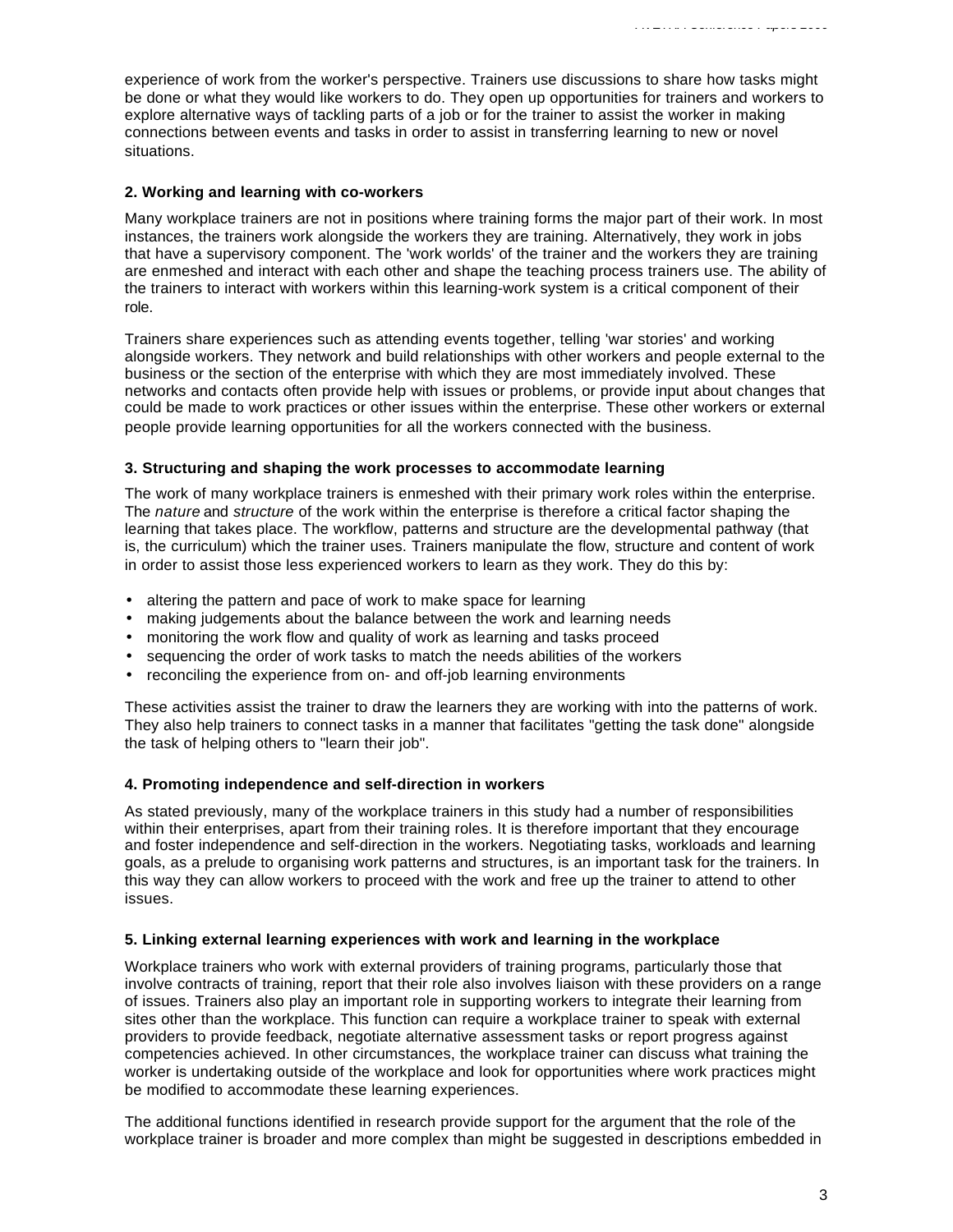documents such as the competency standards for assessors and workplace trainers. The data indicate that the role of the workplace trainer is shaped by the work of the particular enterprise and that the work of the trainer is embedded in the work of the enterprise. The work is the curriculum that the workplace trainer adopts and adapts to suit the needs of the workers.

It is also clear that there are significant differences between the worker-trainer and the provider-based trainer (and even the enterprise-based designated trainer). While there is an increasing press for provider-based staff (for example, TAFE teachers) to become more entrepreneurial and to 'get out into industry', there is a need to recognise that their role is different from that of a workplace trainer. The workplace-based trainer is enmeshed in both the work and the learning networks of the enterprise and these greatly influence both the nature of the role and degree to which the trainer can fulfil it. The trainer is also a worker. The provider-based trainer is not situated within an enterprise's work network and thus plays a different role. Simply put, the 'outsider' is in a different position from the 'insider', and therefore by necessity plays a different part in the theatre of training. There are advantages and disadvantages for both. For example, the outsider is considerably less affected by the possible constraints of intra-enterprise networks than the enterprise-based trainer. On the other hand, the outsider is also very likely to be less effective by virtue of more limited understanding of the structures, processes, relationships, values and so on, and therefore needs to spend more time and effort in enculturating himself/herself within the enterprise. The main point here is that the current national competency standards reflect a "one size fits all" approach that does not tune with the various types of trainer that exist.

## **TOWARDS A MODEL FOR UNDERSTANDING WORKPLACE TRAINERS AND THEIR WORK**

Network learning theory offers new and valuable insights into understanding the relationships between learning and work within an enterprise. Network learning theory emphasises the dynamic and interrelated nature of the learning and work networks and the role that individuals play in creating and re-creating these networks over time. Drawing on this theory and the insights gained from the data collected in this study, a new understanding of the role of the workplace trainer who is based in an enterprise becomes possible.

Network learning theory (Van der Krogt *et al.* 1998, Poell *et al.* 1998) rests on a number of key ideas:

- Enterprises comprise a number of networks that correspond to the main functions they undertake. These networks are constantly being shaped and re-shaped by the people who work within the enterprise.
- In understanding learning in the workplace, two networks are of particular importance the learning network and the work network. The work network evolves out of ways in which workers interact with policies, organise and work within the enterprise. Work networks are shaped by the type of work undertaken in the enterprise as well as the relationships between workers and the climate created by interactions of workers within the enterprise. The learning network is a result of workers acting on the structures (both formal and informal) and planning processes that have been established within the enterprise to support learning. What is learned, along with the relationships and the climate which is generated to support learning, all contribute to the 'shape' of the learning network.
- Different types of enterprises are characterised by different work and learning networks.

Within most enterprises, the overriding concern of workplace trainers and their colleagues is to "get the job done". Productivity and "core" business activities are of pre-eminent concern. This is especially important in small and micro businesses. As network learning theory highlights, this effectively means that the work network predominates, sometimes at the expense of the learning that might take place. Work shapes learning.

Learning networks are significant in shaping the role of the workplace trainer in an enterprise. In some cases, the workplace trainer is a key player in this network, as in the case of a trainer who is part of a human resource department in an enterprise. In other instances, the workplace trainer is predominantly a worker and the work structures, processes and content shape and limit the time and energy they can devote to facilitating learning. Hence their actions contribute to shaping a different type of learning network. The role of the workplace trainer can also be shaped indirectly through the actions of external organisations such as registered training organisations and other bodies. These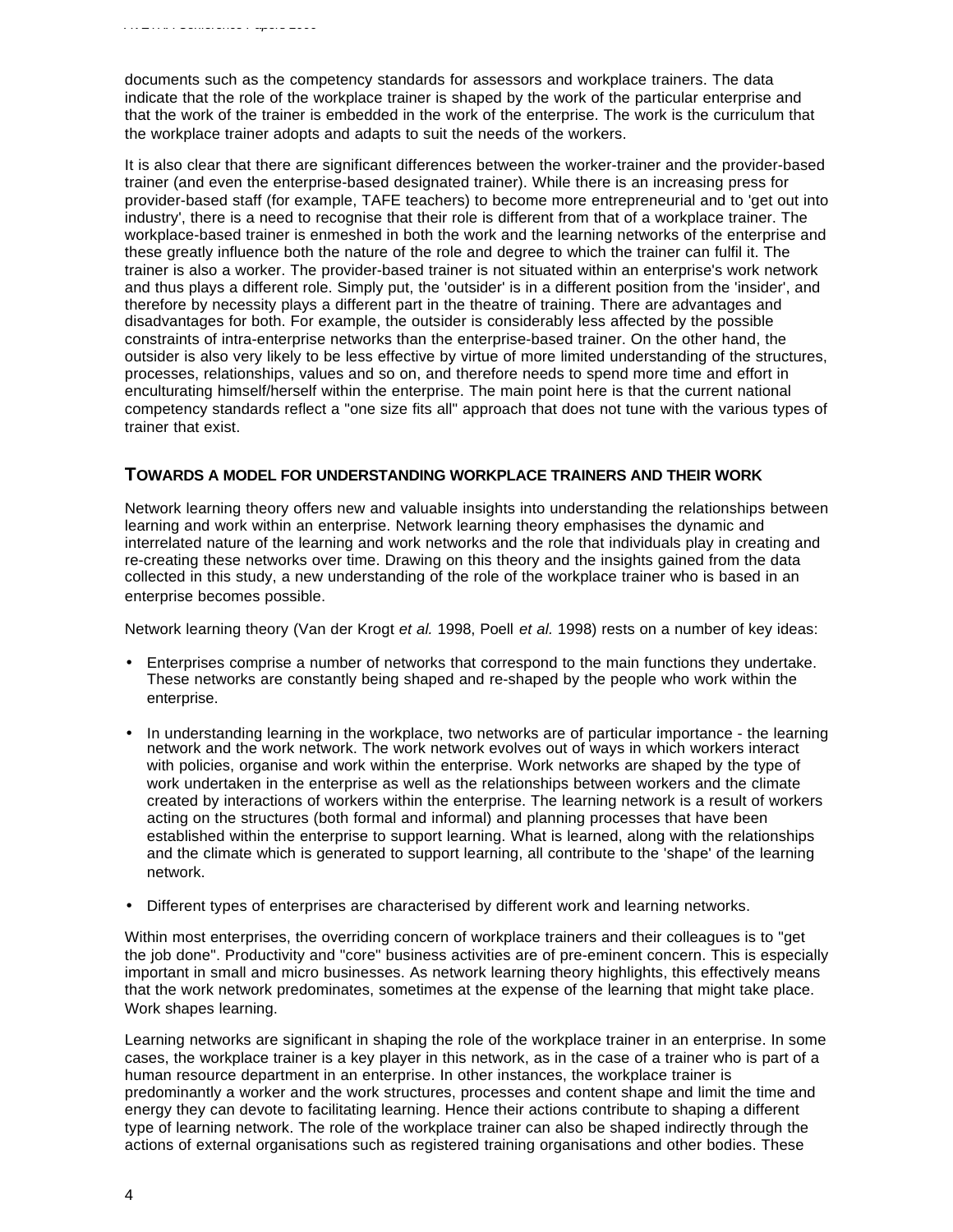external organisations act to shape the nature of the learning network that may be developed in an enterprise by supporting structures, for example, through traineeships, apprenticeships or other training programs.

In small and micro businesses, where there is often not the resources to establish learning networks supported by human resource structures, the workplace trainer, in conjunction with other workers, shapes the learning network that emerges over time. Ways of helping people to learn in an organisation often do not bear any resemblance to formal approaches to training that might be observed in institutional or other off-job settings. Learning is usually not shaped by objectives, assessment processes or structured opportunities for practice. Rather learning

- emerges idiosyncratically from the work structures, processes and content; and
- is shaped by the workplace climate and the relationships between workers.

The learning network in an enterprise is created by the actions of the workplace trainer in conjunction with other workers. Within these networks, the trainers have a unique but defined role that encompasses a range of different types of learning situations. Through their actions on the learning and work networks within an enterprise, workplace trainers are able to create, support and maintain spaces in which they support the learning of their work colleagues either as individuals or as groups of workers (Figure 1).



#### **Figure 1: The role of the workplace trainer in an enterprise**

#### **Legend**

The work network consists of the following components:

| <b>Structures</b> | ways in which power, roles and responsibilities in relation to work are distributed<br>in the enterprise                      |
|-------------------|-------------------------------------------------------------------------------------------------------------------------------|
| Processes         | ways in which work tasks are planned, organised and implemented by the<br>workers                                             |
| Nature of work    | type of work being undertaken within the enterprise, for example, repetitive jobs,<br>broad jobs, variable jobs, complex jobs |
| Climate           | values, beliefs and rules that govern the way people act in the workplace;                                                    |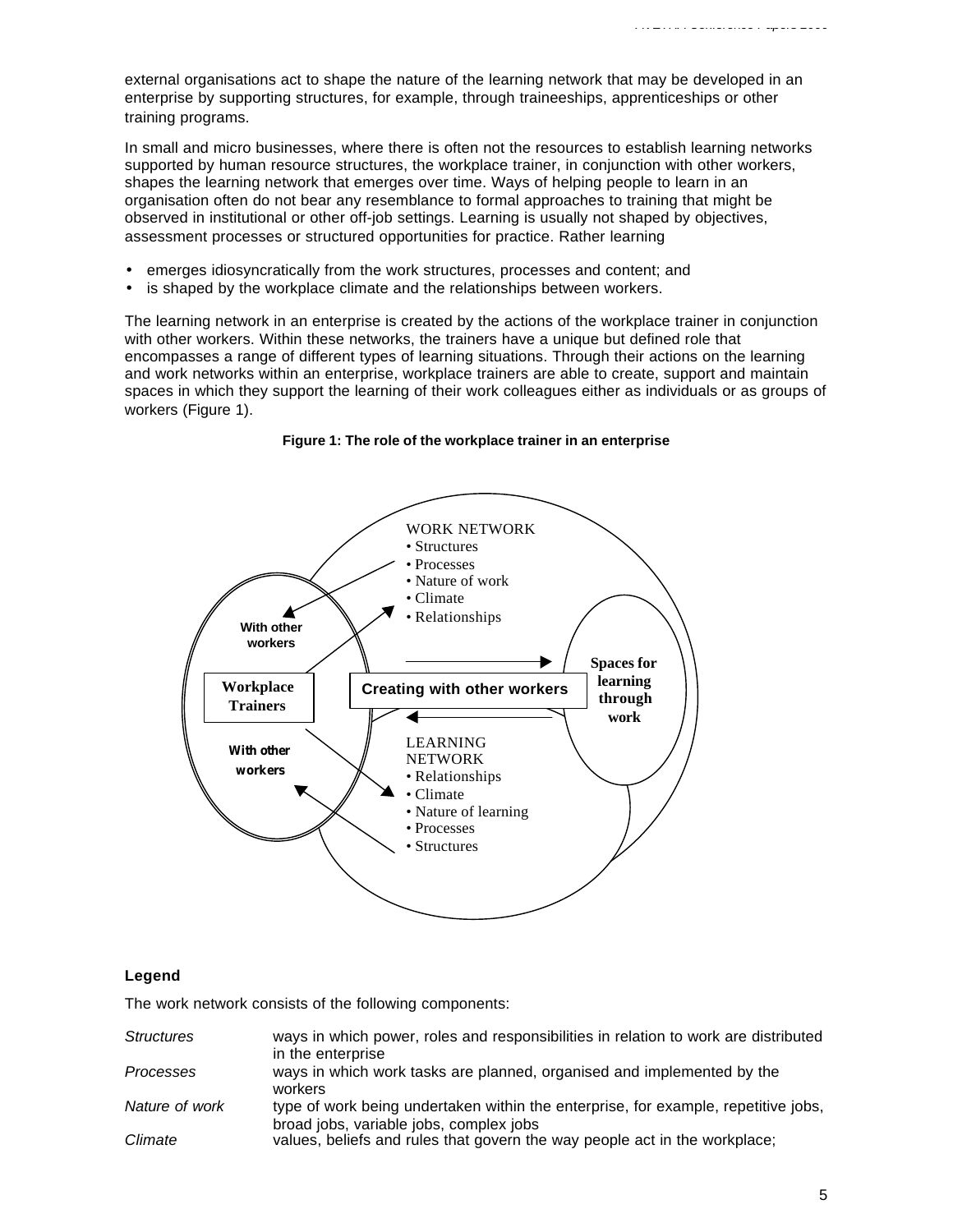climate can be influenced by specific workplace policies and legislative requirements *Relationships* values and rules that underpin the way people relate to each other during work, including communication patterns, flow, content, etc. The learning network consists of the following components: *Relationships* values and rules that underpin the way people involved in learning communicate and relate to each other; these relationships will embody the stance and ways of thinking that individuals hold in relation to learning and facilitating the learning of work colleagues

*Climate* values, beliefs and rules that underpin learning within an enterprise *Nature of learning* learning that is available within an enterprise; this can include both formal and informal opportunities for learning, as well as those that might be implemented with the assistance of external bodies such as registered training organisations *Processes* ways in which training and/or learning opportunities are planned, organised and implemented within an enterprise; this also includes the development and implementation of training policies *Structures* ways in which power, roles and responsibilities in relation to facilitating learning or providing training are distributed in the enterprise.

Our sequencing of the different components within the learning and work networks is deliberate. Other studies (Harris et al. 1998) have emphasised the high value that learners place on the relationships they have with their workplace trainers. Similarly, in this study, the ways in which roles and responsibilities for work are distributed throughout the enterprise (for example, whether the workplace trainer is also the owner of the business) impacts significantly on the work network established within that enterprise. It could be hypothesised that, within the context of an enterprise, the major components of both the learning and work networks take on more or less significance and exert differing amounts of influence on the overall shape of the networks that are built within it. Further research could be conducted to unearth the relative contribution of each component within the learning and work networks to their overall character and how differently constructed learning and work networks contribute to the overall quality of learning that occurs in the workplace.

## **CONCLUSION**

*AVETRA Conference Papers 2000*

Workplace trainers operate in complex and multi-faceted environments. For some trainers, human resource departments and interaction with external training organisations shape learning networks that are amenable to much of the current VET national reform agenda. For many other workplace trainers, and especially those in small and micro enterprises, their role is quite different. In these contexts, an effective workplace trainer is aware of the impact of the work network on learning in their enterprise and how the work network can be shaped and reshaped by their actions in supporting learning. The workplace trainer has a key role to play in assisting the altering of the 'shape' of work structures, processes, relationships, content and climate to accommodate learning in the workplace. An effective workplace trainer is able to create and shape work so that learning is possible.

We believe that the notion of the 'one size fits all' trainer as embodied in the current competency standards needs to be strongly challenged. People who are responsible for delivering training in settings which are supported by formal learning networks may be well served by existing competency standards. For other workplace trainers, however, it is important to think realistically about what is happening in their enterprises with respect to power relations, roles and the economic imperatives that drive the ways they work. It is also important to take into account the full context of an enterprise when considering training. Too often training is considered as an entity on its own, without embedding it in its context, as if it existed in the same form everywhere.

It is also time to acknowledge that the goal of promoting training / learning cultures will also require clear consideration and recognition be given to informal learning. To chat benignly about learning organisation being those where learning is co-terminous with work, or attempt to implement formal training using a top-down, deficit approach only addresses part of the entire training activity in which enterprises are involved. The first approach lacks reality and may be destined to remain in glossy managerial documents as an attractive philosophy with a growing gap between rhetoric and reality. The second is somewhat colonial and is appropriate only for certain types of organisational culture. It also 'sells short' the complex work of training in the workplace and the multiple roles that workplace